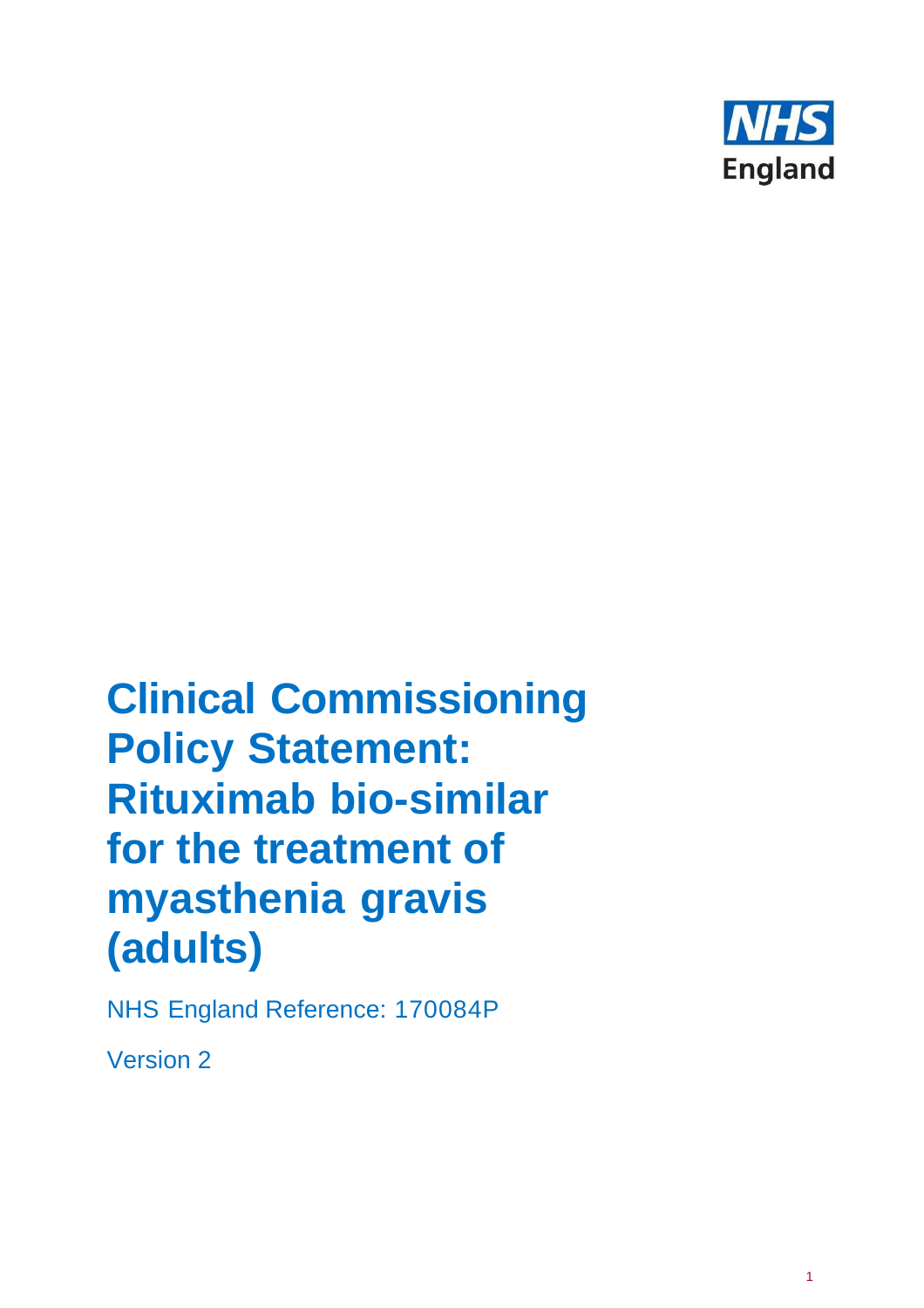# **Contents**

| 1 |                                 |  |  |  |  |  |  |
|---|---------------------------------|--|--|--|--|--|--|
| 2 |                                 |  |  |  |  |  |  |
| 3 |                                 |  |  |  |  |  |  |
|   | 3.1<br>3.2<br>3.3<br>3.4<br>3.5 |  |  |  |  |  |  |
| 5 |                                 |  |  |  |  |  |  |
|   | 5.1.<br>5.2.<br>5.3.            |  |  |  |  |  |  |
| 7 |                                 |  |  |  |  |  |  |
| 8 |                                 |  |  |  |  |  |  |
| 9 |                                 |  |  |  |  |  |  |
|   |                                 |  |  |  |  |  |  |
|   |                                 |  |  |  |  |  |  |
|   |                                 |  |  |  |  |  |  |
|   |                                 |  |  |  |  |  |  |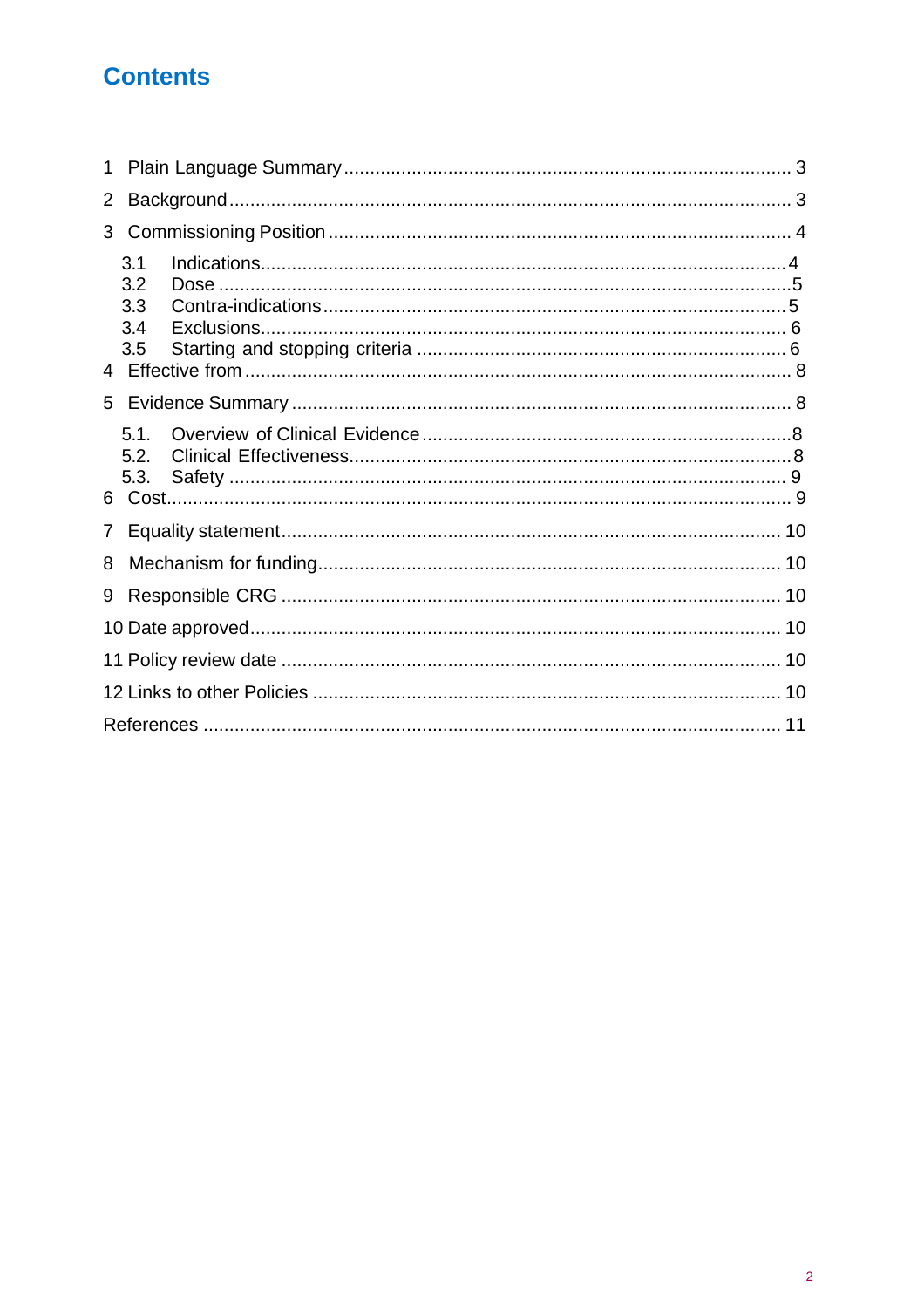# <span id="page-2-0"></span>**1 Plain language summary**

Myasthenia gravis is a rare long-term chronic autoimmune neuromuscular disease that causes weakness in the skeletal muscles, which are responsible for breathing and moving parts of the body, including the arms and legs.

It most commonly affects the muscles that control the eyes and eyelids, facial expressions, chewing, swallowing and speaking. But it can affect most parts of the body. It can affect people of any age, typically starting in women under 40 years and men over 60 years.

Implementing the use of rituximab would require that patients had been optimally managed with standard treatments. This would require referral to and assessment by myasthenia clinics to identify those who fulfil the criteria for refractory myasthenia. It is anticipated that a proportion of patients referred to a specialised neurology unit within a neuroscience centre for consideration of rituximab would be successfully treated with standard treatment under expert guidance and withdrawn from maintenance intravenous immunoglobulin therapy without the need for rituximab.

Our policies provide access on the basis that the prices of therapies will be at or below the prices and commercial terms submitted for consideration at the time evaluated. NHS England reserves the right to suspend or rescind policies where the supplier of an intervention is no longer willing to supply the treatment to the NHS at or below this price and to review policies where the supplier is unable or unwilling to match price reductions in alternative therapies.

# <span id="page-2-1"></span>**2 Background**

Myasthenia gravis (MG) is an autoimmune disorder resulting in muscular weakness characterised by a wide range of symptoms, depending on which muscle groups are affected. The severity of the disorder varies from trivial to life-threatening and a variety of treatments are used depending on severity. Severely affected patients are stabilised with plasma exchange or intravenous immunoglobulin (IVIg) therapy if required, with longer term treatment consisting of steroids to induce and maintain remissions, and non-steroid immunosuppressive therapies. MG is categorised according to blood antibody studies into seropositive or seronegative for the acetylcholine receptor antibodies. Rarer patients are seropositive for the muscle specific kinase antibody (MuSK). The condition is also categorised into the less severe ocular form which affects the eyes only, and the generalised form that may affect limb, swallowing and breathing muscles.

Rituximab destroys CD20 positive B cells and has been licensed to treat a variety of autoimmune disorders. Based on its mechanism of action, it has increasingly been tried speculatively for immune-mediated disorders that fail to respond to conventional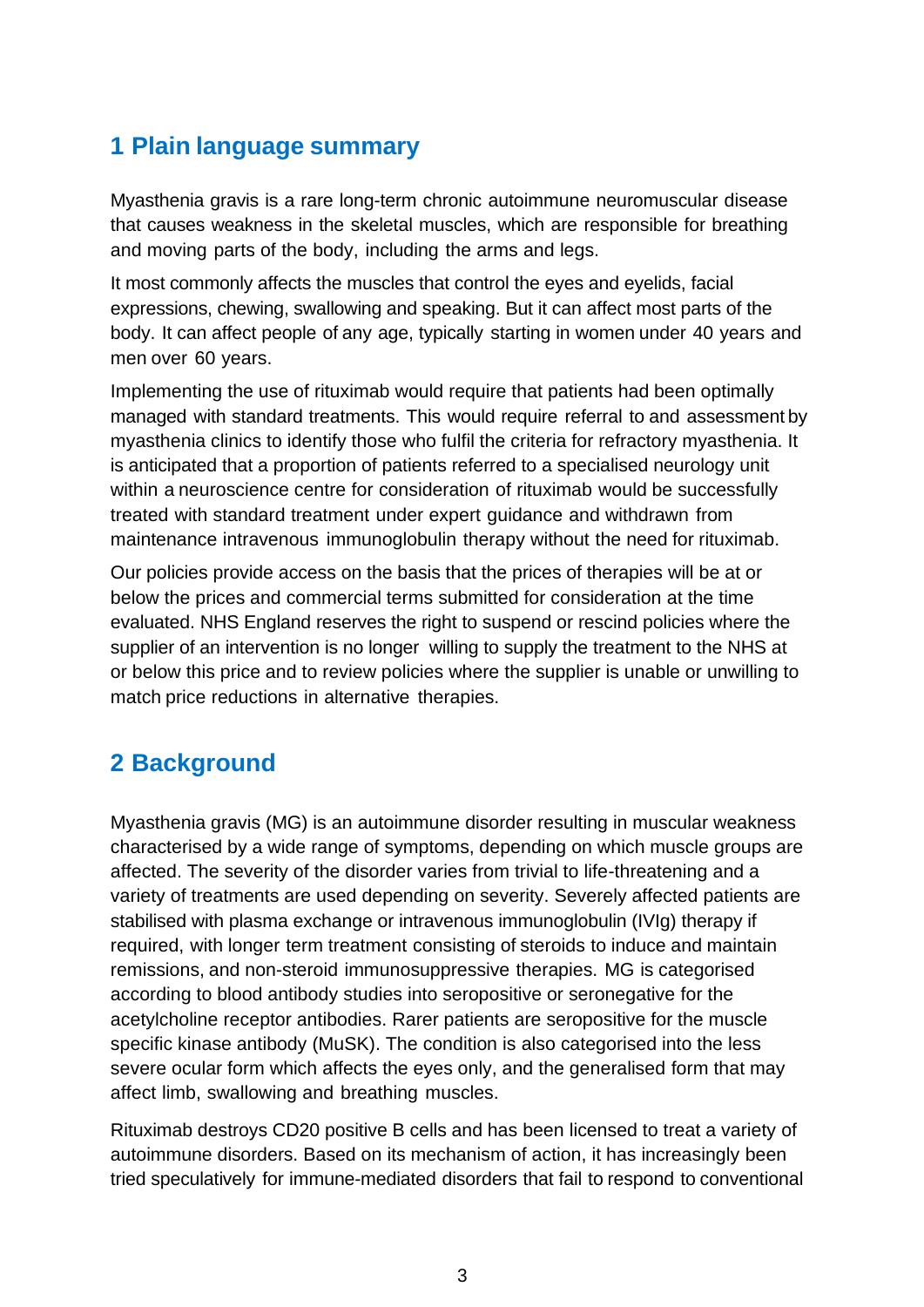corticosteroid and non-steroid immunosuppressant treatments with success in a wide range of conditions. A series of retrospective studies of rituximab in refractory and non-refractory seropositive MG patients have been published over the last decade, all of which show a significant response.

Treatment options for refractory MG include IVIg and plasma exchange, for which there is evidence of efficacy and ready access. Rituximab has been used when available and there is increasing evidence of its efficacy and cost-effectiveness. Implementing the use of rituximab would require that patients had been optimally managed with standard treatments. This would require referral to, and assessment by, myasthenia clinics within a specialised neuroscience centre to identify those who fulfil the criteria for refractory myasthenia.

It is anticipated that a proportion of patients referred to specialised neuroscience centre for management and consideration of rituximab would be successfully treated with standard treatment under expert guidance and withdrawn from maintenance IVIg therapy without the need for rituximab. Even with optimum treatment there remains a small group of patients who are refractory to treatment.

# <span id="page-3-0"></span>**3 Commissioning position**

### <span id="page-3-1"></span>**3.1 Indications**

NHS England has concluded that there is sufficient evidence to support the routine commissioning of this treatment for patients who fulfil the criteria listed. The MG population to be considered for rituximab treatment are the following:

- 1. **MG patients, who demonstrate active disease despite treatment with maximal immunosuppression:** This includes maximal dose of corticosteroids and at least 2 trials of a steroid-sparing immunosuppressant (for example azathioprine, mycophenolate mofetil, methotrexate, ciclosporin or tacrolimus) for an adequate period of time, in an adequate dose.
- 2. **MG patients with crisis**: MG patients, with frequent hospital admissions due to MG crisis or significant MG relapses (despite adequate oral immunosuppression who require regular treatment with IVIg or plasmapheresis, as well as continuing treatment with high doses of corticosteroids and other steroid sparing immunosuppression, to achieve stabilisation of symptoms.
- 3. **MG patients with frequent significant relapses:** Patients in whom corticosteroids are relatively contraindicated (e.g. poorly controlled diabetes, morbid obesity, psychiatric issues), and where stabilisation from steroid sparing immunosuppression may be insufficient or delayed.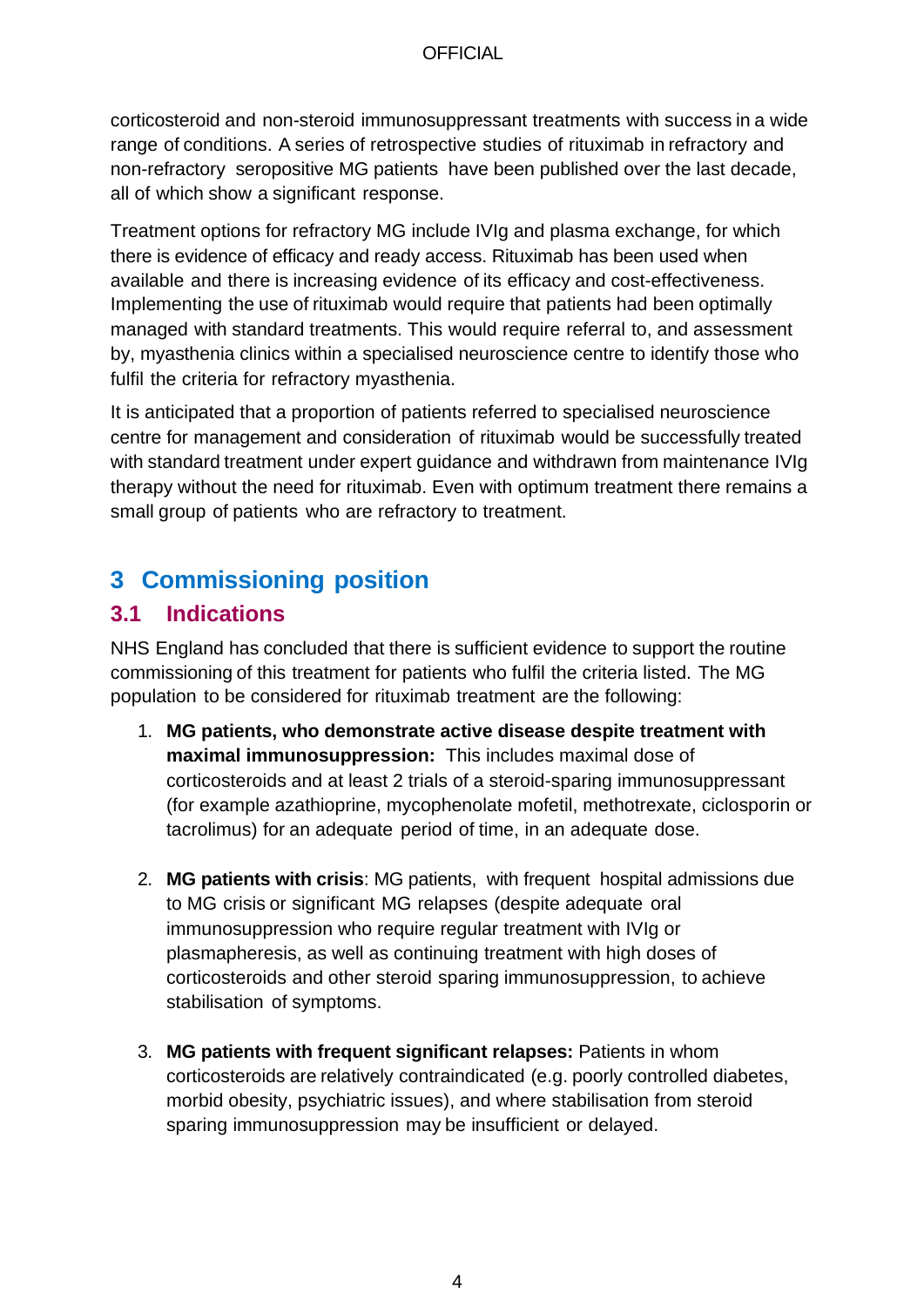#### **OFFICIAL**

- 4. **MG patients in whom oral immunosuppression is complicated by significant side effects:** for example, steroid-related side effects, or in whom comorbidities such as diabetes limits the use of high-dose steroids, or patients demonstrating intolerance to various steroid-sparing immunosuppressant; also MG patients who experience multiple and serious infections from oral immunosuppression, and are therefore unable to tolerate oral immunosuppression and where their MG remains active and uncontrolled.
- 5. **Patients whose disease at onset is "explosive", and are unresponsive to conventional rescue treatments:** Rescue treatments such as plasmapheresis or intravenous immunoglobulin, and whose bulbar and respiratory functions are not responding in a timely fashion to high doses of corticosteroids and rescue treatments, and who are unable to wean from ventilatory support in a critical care setting.
- 6. There should be a lower threshold to consider the drug in MuSK antibody positive MG patients with bulbar disease (which characterises this form of the condition), responding poorly to IVIg or plasmapheresis, or who demonstrate poor tolerability to immunosuppression

### <span id="page-4-0"></span>**3.2 Dose**

The rituximab biologic with the lowest acquisition costs should be used. This is likely to be a rituximab biosimilar.

Dosing schedule A:

1000 mg by intravenous infusion followed by a second 1000 mg intravenous infusion two weeks later.

Dosing schedule B:

375 mg/m2 body surface area, administered as an intravenous infusion once weekly for 4 weeks (four infusions in total).

Rituximab requires 2 or 4 day-case admissions per course (every 6 months) with most patients responding for by 36 months on average (see section 3.5 below).

### <span id="page-4-1"></span>**3.3 Contra-indications**

- Hypersensitivity to the active substance or to murine proteins, or to any of the other excipients listed in the Summary of Product Characteristics (SPC)
- Active, severe infections
- Patients in a severely immunocompromised state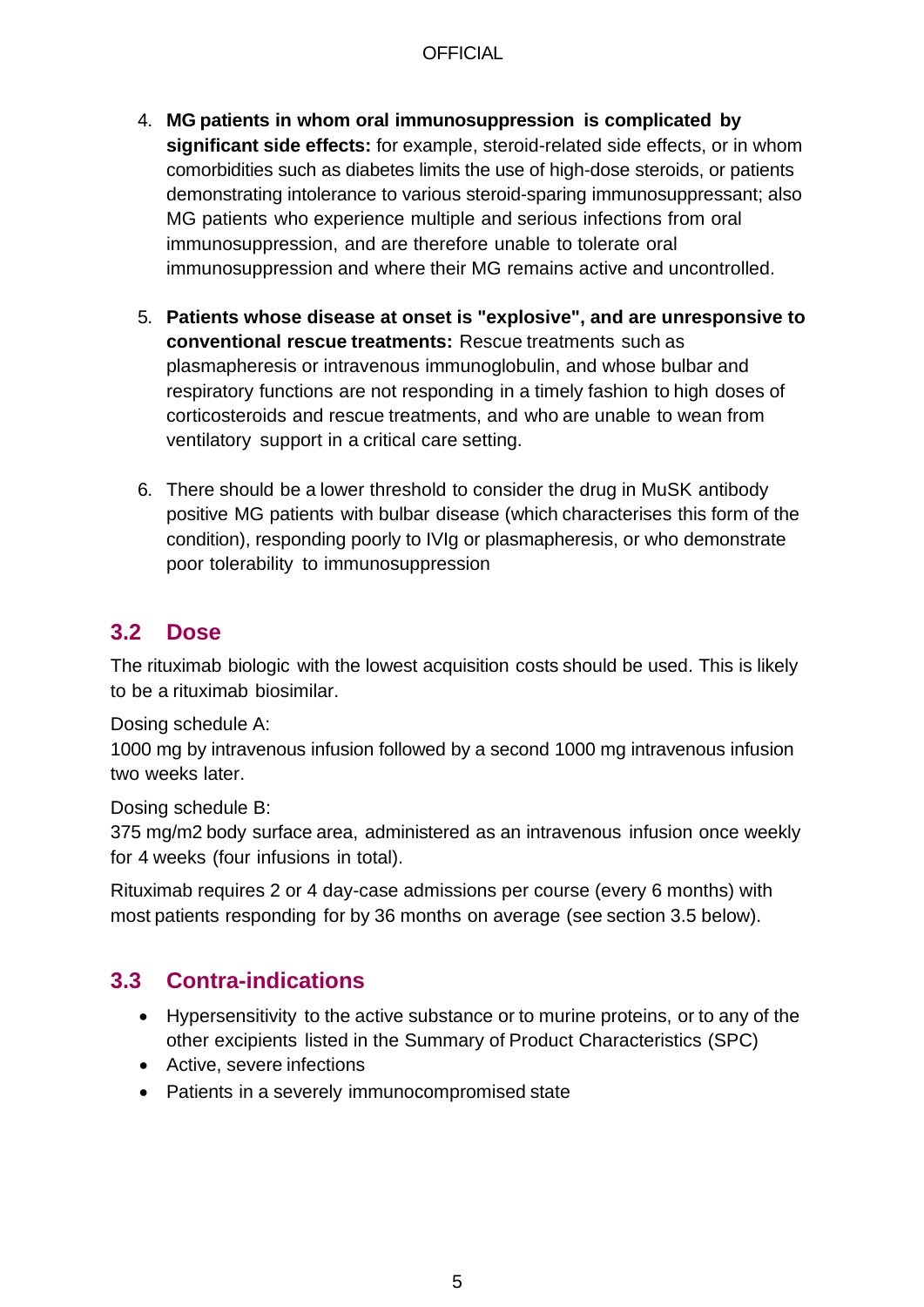### <span id="page-5-0"></span>**3.4 Exclusions**

- Patients who have not been assessed and treated by a myasthenia specialist
- The Association of British Neurologists management guidelines for MG have not been followed

### <span id="page-5-1"></span>**3.5 Starting and stopping criteria**

#### **Starting criteria:**

It is anticipated that a proportion of patients referred to a specialised neuroscience centre for consideration of rituximab would be complex and that following assessment might be successfully treated with standard treatment under expert guidance and withdrawn from maintenance intravenous immunoglobulin therapy without the need for rituximab.

### **Sero-positive MG patients, who demonstrate active disease despite treatment with maximal immunosuppression:**

This includes maximal dose of corticosteroids and at least 2 trials of a steroid-sparing immunosuppressant (for example azathioprine, mycophenolate mofetil, methotrexate, ciclosporin or tacrolimus) for an adequate period of time, in an adequate dose. An adequate dose is that which produces a haematological response (reduced lymphocyte count and/or elevated MCV, depending on drug). An adequate duration of treatment is a **minimum of 6 months** on an adequate dose.

#### **Sero-positive MG patients with crises or frequent relapses**:

MG patients, with frequent hospital admissions due to MG crisis or significant MG relapses (despite adequate oral immunosuppression as defined above) who require regular treatment with IVIg or plasmapheresis, as well as continuing treatment with high doses of corticosteroids and other steroid sparing immunosuppression to achieve stabilisation of symptoms.

### **Sero-positive MG patients in whom oral immunosuppression is complicated by significant side effects:**

Patients in whom corticosteroids are relatively contraindicated (e.g. poorly controlled diabetes, morbid obesity, psychiatric complications), or where stabilisation on steroid sparing immunosuppression may be insufficient or delayed. Patients who are intolerant to various steroid-sparing immunosuppressants. Patients who experience multiple and serious infections from oral immunosuppression, and who are unable to tolerate oral immunosuppression and where their MG remains active and uncontrolled. It is likely that these patients would be receiving IVIg or plasma exchange to control their symptoms.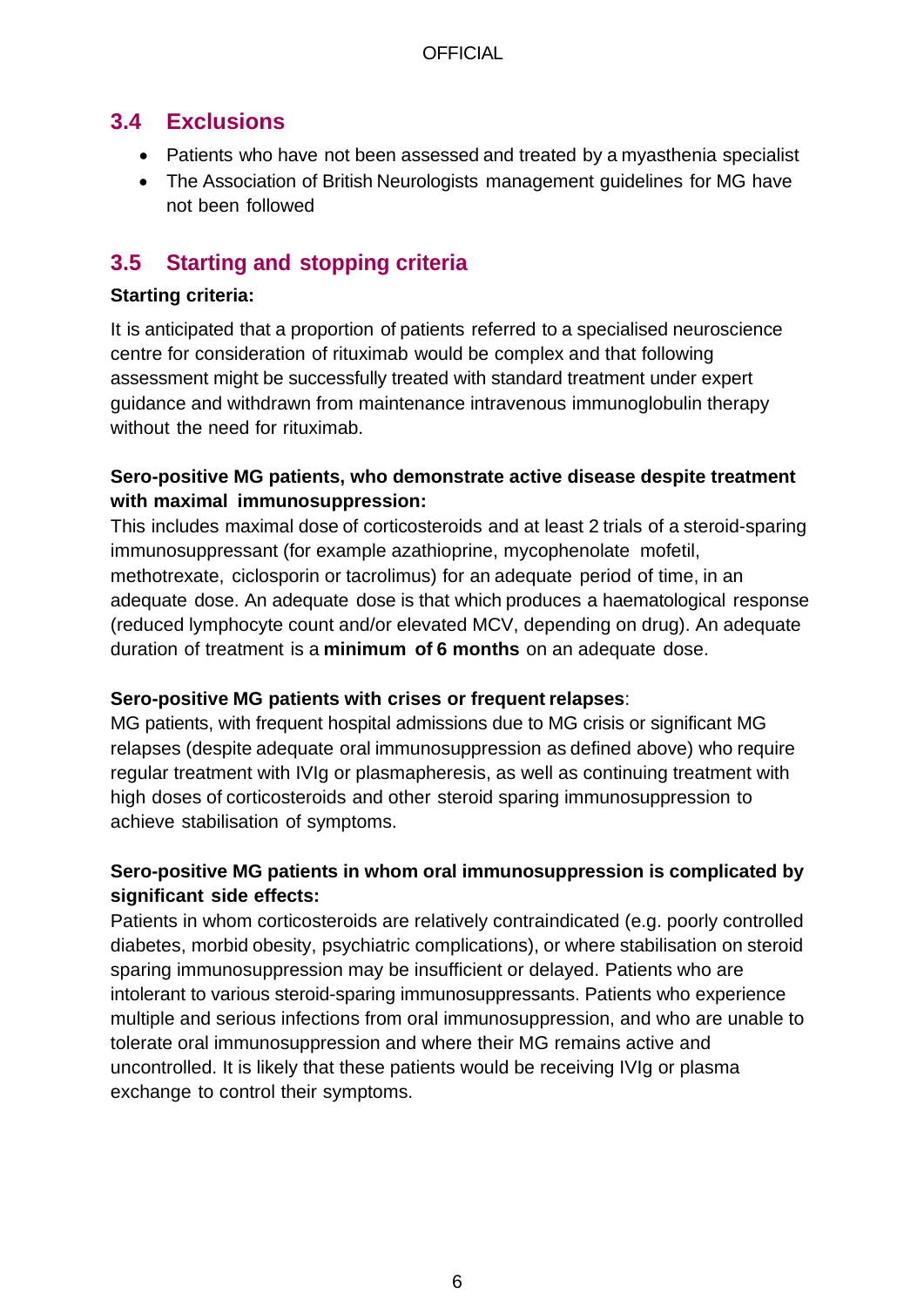#### **Sero-positive patients whose disease at onset is "explosive", and are unresponsive to conventional rescue treatments:**

Rescue treatments such as plasmapheresis or intravenous immunoglobulin, and whose bulbar and respiratory functions are not responding in a timely fashion to high doses of corticosteroids and rescue treatments, and who are unable to wean from ventilatory support in a critical care setting.

#### **Sero-positive patients with significant bulbar weakness who are at risk of aspiration pneumonia:**

Bulbar weakness may be slower to respond to conventional treatment than other symptoms. Bulbar weakness is a feature of MuSK myasthenia. Where weakness of swallowing muscles persists with an increased risk of chest infection (even if limb weakness has responded to conventional treatment) and IVIg or plasma exchange is required, then rituximab can be considered a treatment option.

### **Continuing and stopping criteria:**

Stopping criteria are based on the literature which suggests that it can take up to 12 months for rituximab to become effective in the management of myasthenia. Having responded, just over half of relapse at a mean of 36 months, with efficacy persisting for up to 4 years in more than 40%. The majority of these show an extended response to 2 or 3 cycles of treatment.

#### **Failure to respond to rituximab.**

The extent of B lymphocyte depletion in peripheral blood does not predict the success of rituximab therapy. Some patients with a higher clearance of rituximab may not deplete their CD19/20 count and will not respond to a first course of rituximab. The CD20 count should be measured 4 weeks following a first course of rituximab. Non-responders should be retreated.

If a patient has depleted their CD19/20 count but has not responded to rituximab after 9 months, a further course should be given. If this fails to bring symptoms under control in a further 12 months the patient should be considered to be a nonresponder and rituximab should be discontinued, and alternative treatments considered.

### **Criteria for clinical failure to respond**

Patients response to treatment should be followed using the MG Composite score, their steroid requirement as well as the number of admissions to hospital and need for IVIg and plasma exchange. If, despite CD19/20 depletion for 12 months, there is no reduction in hospital admissions, IVIg courses or plasma exchange requirements, then a patient is a non-responder and rituximab should be discontinued.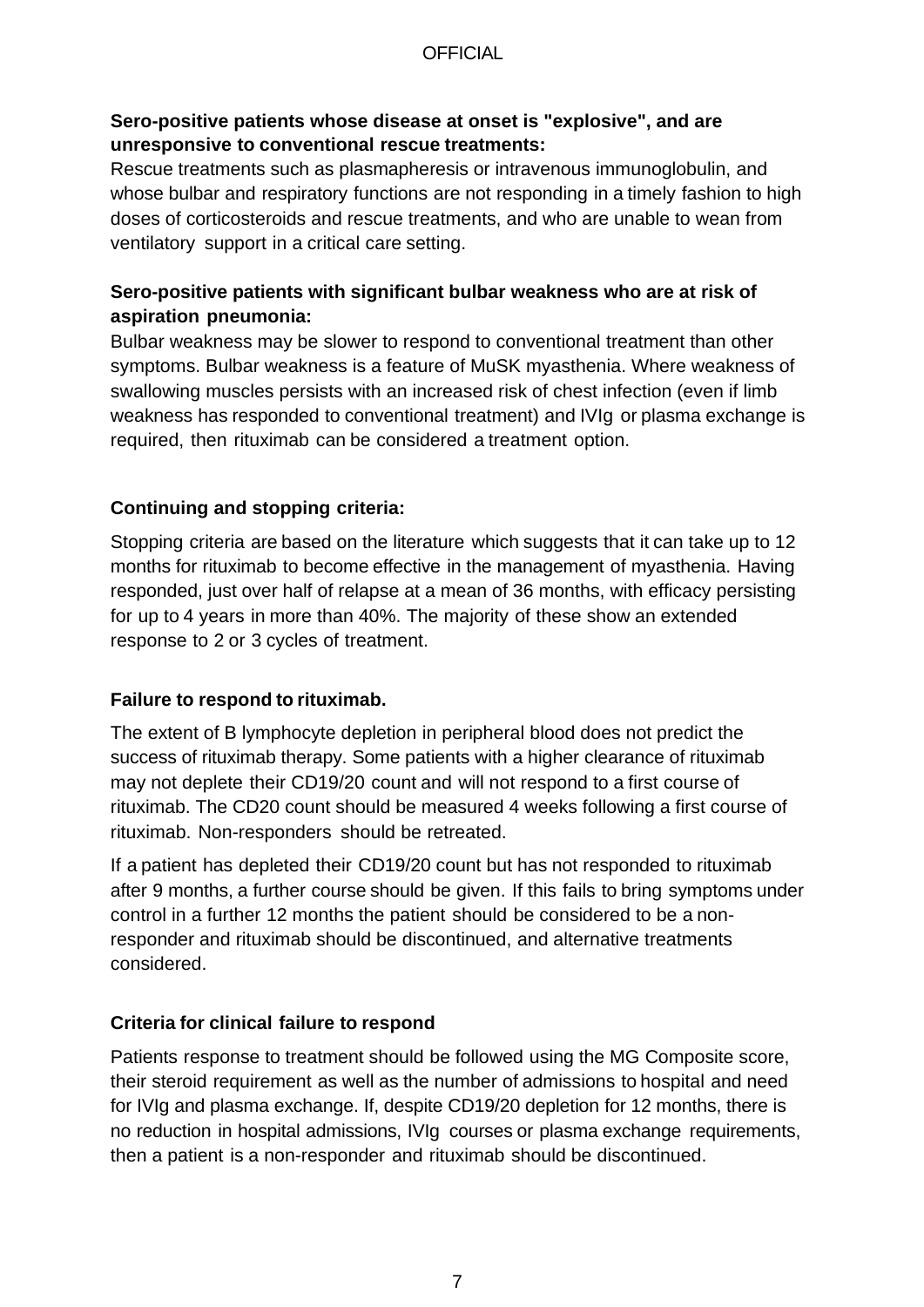#### **Relapse following a period of response to rituximab**

It is expected that the majority of responders to rituximab will lose benefit after a mean of 18 months, but up to 4 years. Patients will be monitored and when reduced efficacy or rising CD19/20 counts are identified a further course of rituximab will be offered.

### <span id="page-7-0"></span>**4 Effective from**

This policy is effective from 2018.

# <span id="page-7-1"></span>**5 Evidence Summary**

### <span id="page-7-2"></span>**5.1. Overview of Clinical Evidence**

NHS England has considered the evidence submitted as part of the preliminary policy proposal to establish the clinical commissioning policy statement, including the clinical criteria for initiating and discontinuing the intervention. This includes up to three of the most clinically impactful publications, identified using a literature search strategy defined by the clinical lead. These publications are summarised below.

### <span id="page-7-3"></span>**5.2. Clinical Effectiveness**

### **Publication 1 (Hehir et al 2017)**

This was a multi-centre, blinded, prospective review, comparing anti-MuSK-positive patients with MG treated with rituximab to those not treated with rituximab. The primary clinical endpoint was the Myasthenia Gravis Status and Treatment Intensity (MGSTI), a novel outcome that combines the Myasthenia Gravis Foundation of America (MGFA) post-intervention status (PIS) and the number and dosages of other immunosuppressant therapies used. A priori, an MGSTI of level #2 was used to define a favourable outcome. Secondary outcomes included modified MGFA PIS of minimal manifestations or better, mean/median prednisone dose, and mean/median doses of other immunosuppressant drugs.

Seventy-seven of 119 patients with anti-MuSK MG evaluated between January 1 2005 and January 1 2015, at 10 neuromuscular centres were selected for analysis after review of limited clinical data by a blinded expert panel. An additional 22 patients were excluded due to insufficient follow-up. Baseline characteristics were similar between the rituximab-treated patients ( $n = 24$ ) and the controls ( $n = 31$ ). Median follow-up duration was 3.5 years. At last visit, 58% (14/24) of rituximabtreated patients reached the primary outcome compared to 16% (5/31) of controls (p = 0.002). Number needed to treat for the primary outcome is 2.4. At last visit, 29% of rituximab-treated patients were taking prednisone (mean dose 4.5 mg/day) compared to 74% of controls (mean dose 13 mg/day) ( $p = 0.001$  and  $p = 0.005$ ).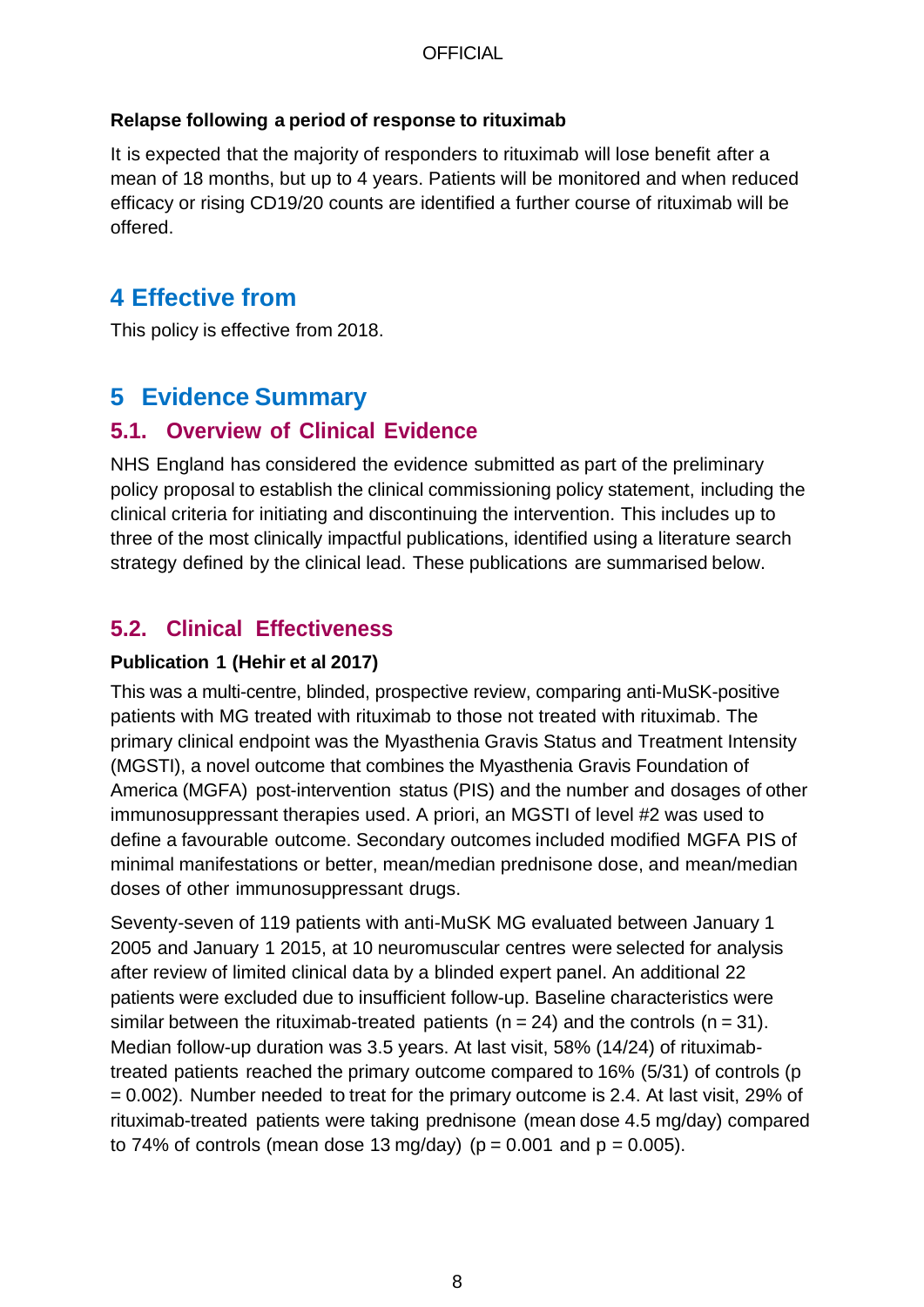### **Publication 2 (Robeson et al 2017)**

A retrospective study reported by Robeson KR et al examined the duration of rituximab response in 16 patients with refractory seropositive generalised myasthenia managed in two specialist myasthenia clinics. Refractory disease was defined as a failure to achieve remission, a failure to maintain remission on treatment reduction, or adverse effects limiting use of traditional immunosuppressive agents. All patients achieved complete stable remission (63%), pharmacological remission (19%) or minimal symptom manifestations (19%) as defined by the Myasthenia Gravis Foundation of America criteria at 18-84 months after rituximab treatment. Nine patients (56%) relapsed at a mean follow-up of 36 months. Seven (44%) did not relapse during a follow-up of 47 months. Those who relapsed responded to further rituximab treatment. Ultimately 8 patients showed an extended durable response to 2 cycles of Rituximab, 7 patients to 3 cycles and 1 patient to 4 cycles. Most patients needed 12 months of treatment before being able to taper off other treatments

#### **Publication 3 (Robeson et al 2017)**

The largest and most recent review published in 2017 by Tandan et al collected 169 cases from series and case reports. Antibodies to AChR were identified in 59% and MuSK in 34%. Minimal manifestations or better was achieved in 30% of the AChR +ve myasthenia and 72% of MuSK myasthenia. Decreased post-treatment antibody titres were seen in 26% of AChR and 82% of MuSK MG cases, confirming the relationship between successful antibody depletion and response, the absence of which may be a useful early marker of treatment failure. In addition to controlling symptoms and reducing the need for intravenous immunoglobulins and plasma exchange, rituximab reduced the need for other treatments.

### <span id="page-8-0"></span>**5.3. Safety**

Adverse events in refractory myasthenia include complications arising from undertreated myasthenia, the adverse effects of the individual treatments and the combinations of multiple immunosuppressive and immunomodulatory agents. It is therefore difficult to identify the precise causes of adverse effects, and the changes in treatments that would be required to minimise them. In the review of 161 patients, two serious and two non-serious infective complications were identified, and one patient experienced a severe allergic response to Rituximab. There were 17 nonserious adverse events identified.

# <span id="page-8-1"></span>**6 Cost**

The cost will depend on the rituximab product used, the price of which is commercial in confidence. Only the rituximab product with the lowest acquisition cost will be reimbursed under this policy (likely to be a biosimilar).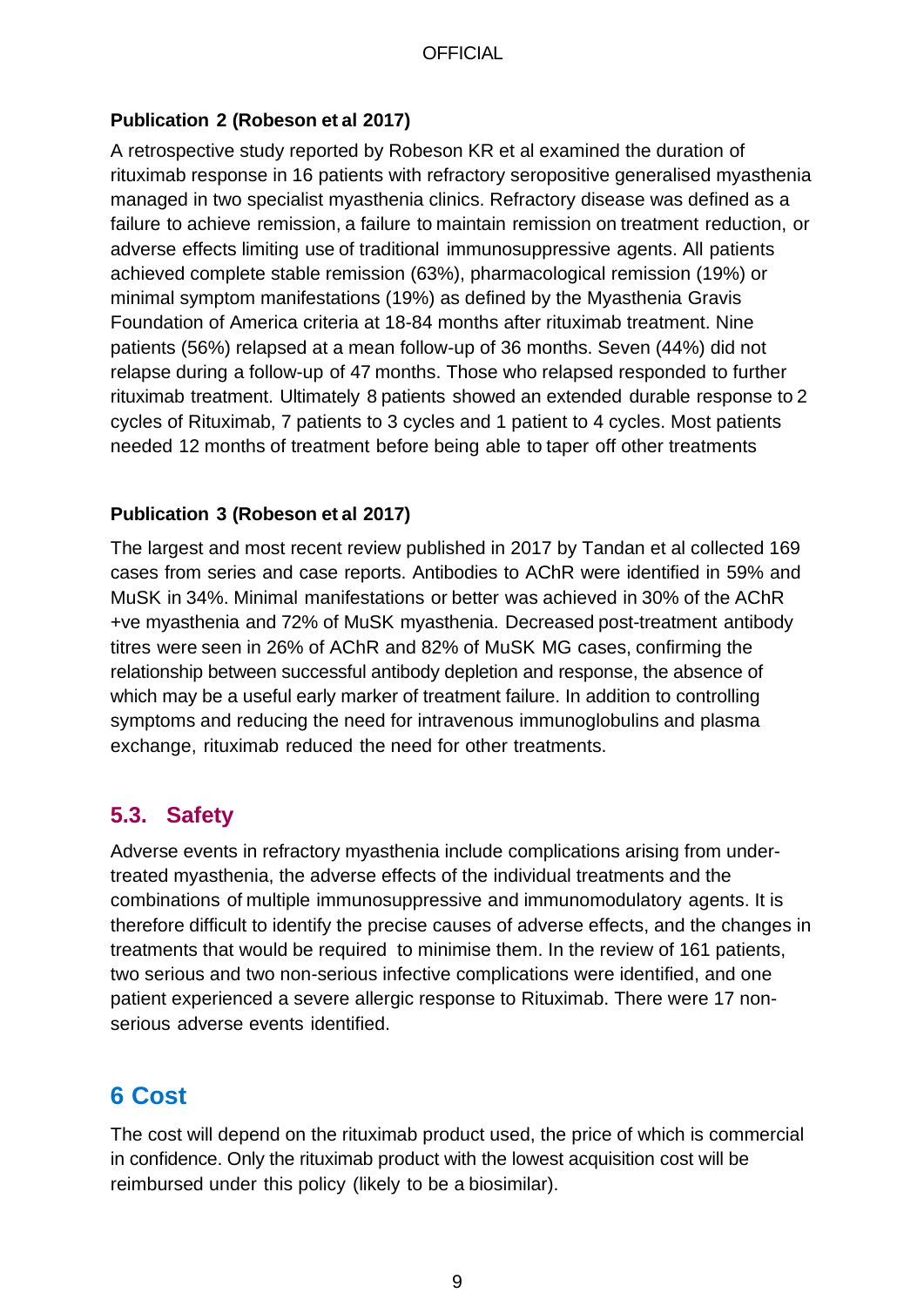# <span id="page-9-0"></span>**7 Equality statement**

Promoting equality and addressing health inequalities are at the heart of NHS England's values. Throughout the development of the policies and processes cited in this document, we have:

- given due regard to the need to eliminate discrimination, harassment and victimisation, to advance equality of opportunity, and to foster good relations between people who share a relevant protected characteristic (as cited under the Equality Act 2010) and those who do not share it; and
- given regard to the need to reduce inequalities between patients in access to, and outcomes from healthcare services and to ensure services are provided in an integrated way where this might reduce health inequalities.

### <span id="page-9-1"></span>**8 Mechanism for funding**

Rituximab will be commissioned and funded by NHS England Specialised Commissioning under existing arrangements for the provision of specialised neurology services. Provider organisations must register all patients using prior approval software and ensure monitoring arrangements are in place to demonstrate compliance against the criteria as outlined.

# <span id="page-9-2"></span>**9 Responsible CRG**

Neurosciences Clinical Reference Group

# <span id="page-9-3"></span>**10 Date approved**

September 2018.

# <span id="page-9-4"></span>**11 Policy review date**

This document will lapse upon publication by NHS England of a clinical commissioning policy for the proposed intervention that confirms whether it is routinely or non-routinely commissioned.

### <span id="page-9-5"></span>**12 Links to other Policies**

Not applicable.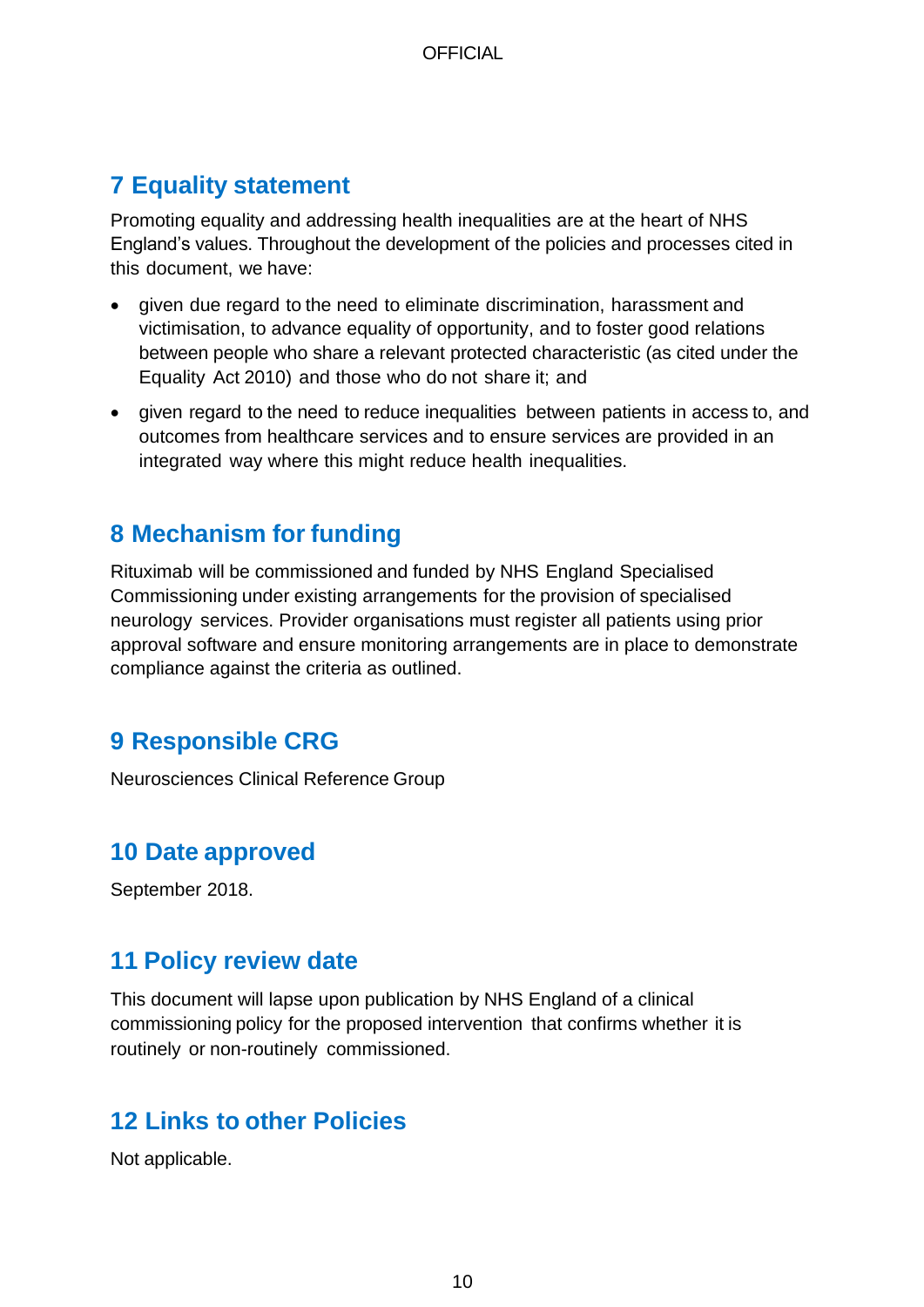# **13 List of abbreviations and acronyms**

AChR - Acetylcholine receptor (AChR) antibodies are autoantibodies produced by the immune system that mistakenly target proteins.

CD20 - B-lymphocyte antigen CD20 or CD20 is an activated-glycosylated phosphoprotein. Classification determinant and often abbreviated as CD, is a protocol used for the identification and investigation of cell surface molecules providing targets for immunophenotyping of cells.

IVIg - intravenous immunoglobulin

MuSK - muscle specific kinase antibody

MCV – Mean corpuscular volume (MCV) is the average volume of red cells

MGSTI - Myasthenia Gravis Status and Treatment Intensity

MGFA - Myasthenia Gravis Foundation of America

PIS - post-intervention status

### <span id="page-10-0"></span>**References**

Alshekhlee A, et al. Incidence and mortality rates of myasthenia gravis and myasthenic crisis in US hospitals. Neurology. 2009;72:1548-54

Benveniste O, et al. The role of rituximab in the treatment of myasthenia gravis. Eur Neurol Review 2010;5:95-100

Hehir MK, et al. Rituximab as treatment for anti-MuSK myasthenia gravis. Neurology 2017; 89; 1069-1077

Maddison P, et al. The use of Rituximab in myasthenia gravis and Lambert-Eaton syndrome. J Neurol Neurosurg Psychiatry 2011;82:671-3].

Novak RJ. Response of patients with refractory myasthenia gravis to Rituximab: a retrospective study. Ther Neurol Disord. 2001;5:259-266].

Robeson KR, et al. Durability of the Rituximab Response in Acetylcholine Receptor Autoantibody-Positive Myasthenia Gravis. JAMA Neurol. 2017 Jan 1. PMID: 27893014

Sinclair A, et al. The effectiveness and safety of Rituximab (anti-CD20) in neurological autoimmune disease. Montreal (Canada): Technology Assessment Unit 9TAU) of the McGill University Health Centre; 2013 August 30 Report no 64

Sussman J, et al. Hospitalisation for Myasthenia: are we doing something wrong? J Neurol Neurosurg Psychiatry 2014; 85:e4 doi:10.1136/jnnp-2014-309236.180

Sussman J, et al. Myasthenia gravis: Association of British Neurologists' management guidelines. Pract Neurol 2015;15:199-206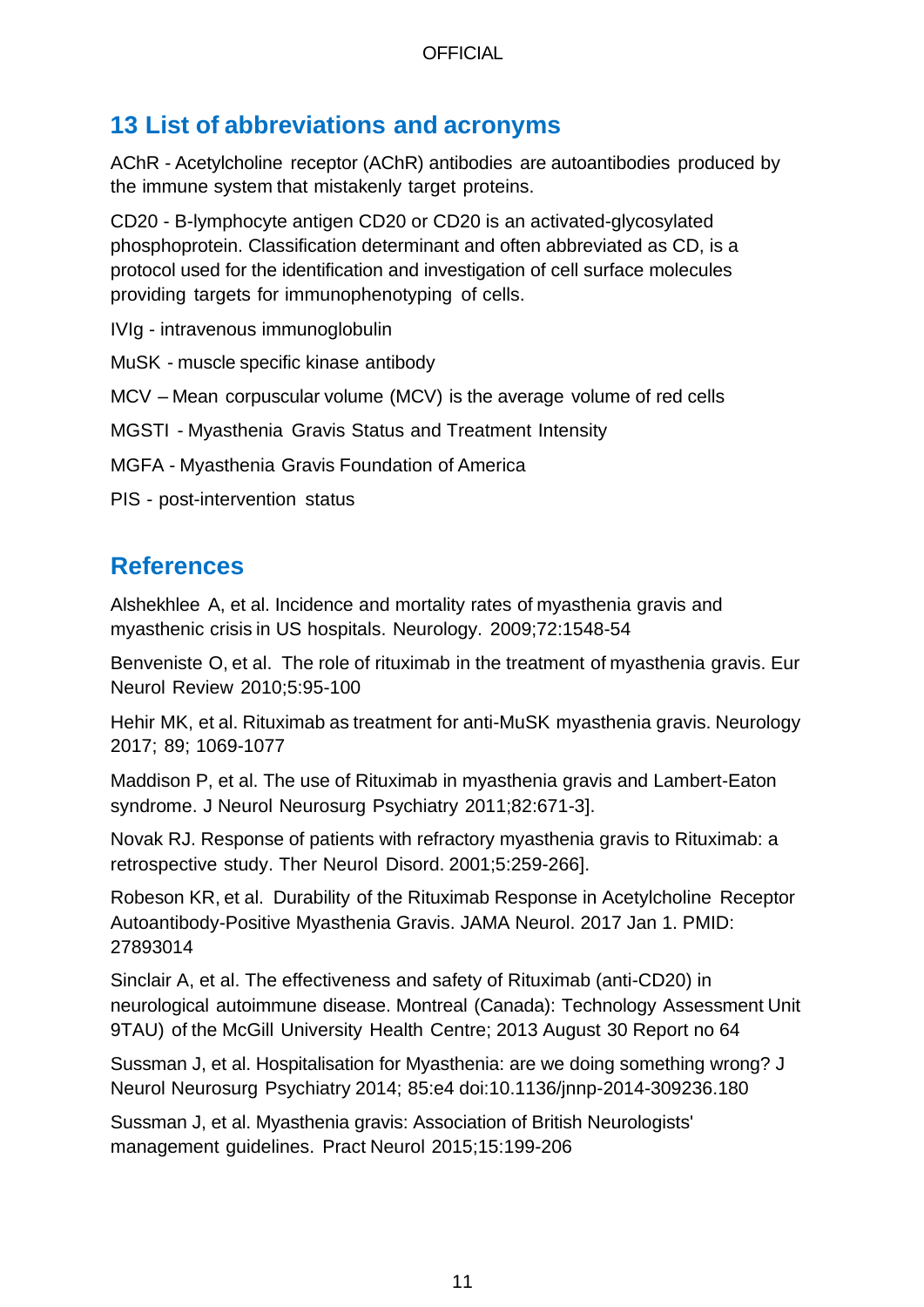#### **OFFICIAL**

Tandan R, et al. Rituximab treatment of myasthenia gravis: A systematic review. Muscle Nerve 2017 Feb 6. Doi: 10.1002/mus.25597. (Epub ahead of print)